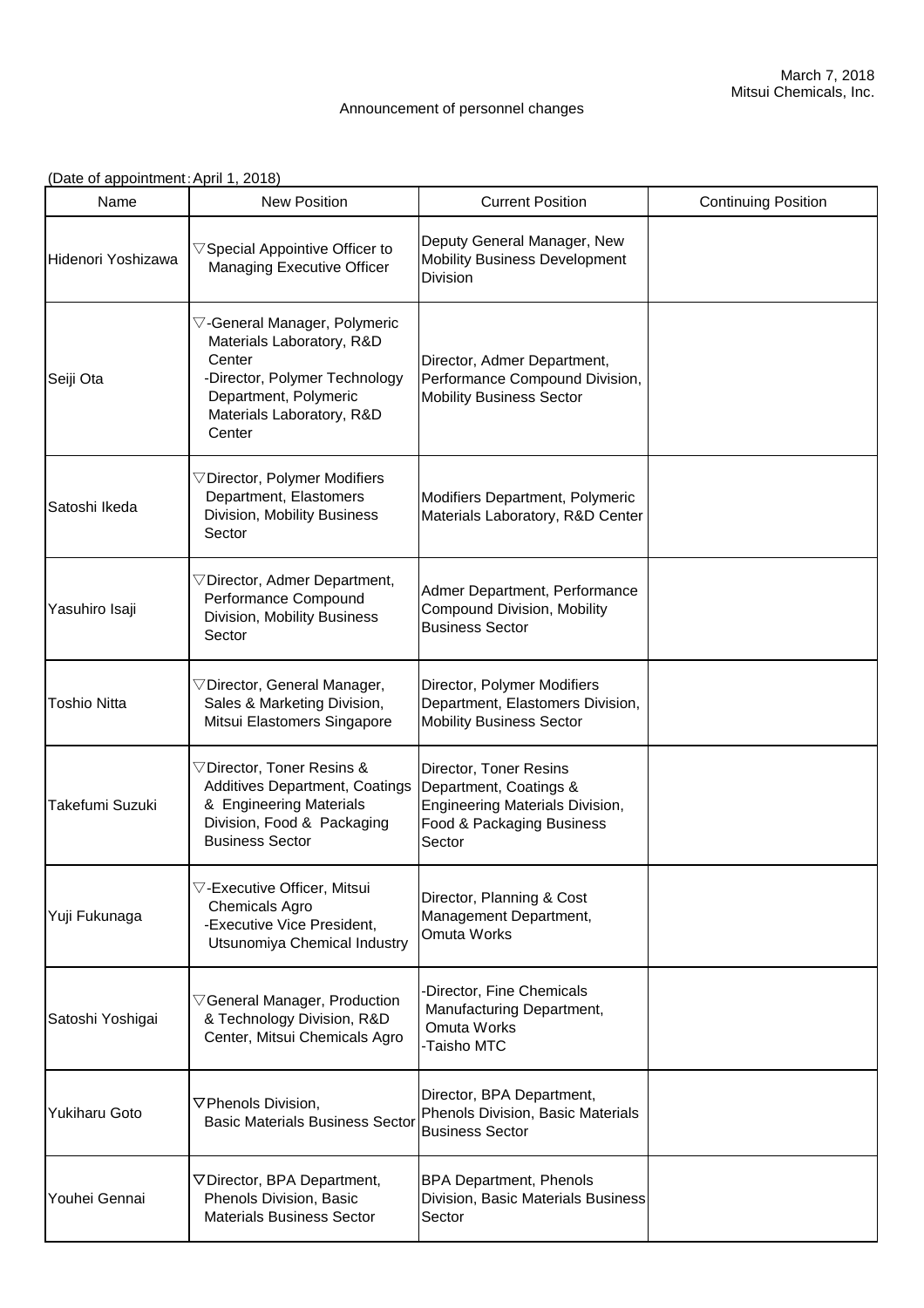## Announcement of personnel changes

(Date of appointment:April 1, 2018)

| Name             | <b>New Position</b>                                                                                                             | <b>Current Position</b>                                                                                       | <b>Continuing Position</b>                                             |
|------------------|---------------------------------------------------------------------------------------------------------------------------------|---------------------------------------------------------------------------------------------------------------|------------------------------------------------------------------------|
| Masaaki Higashi  | $\nabla$ Director, Basic Chemicals<br>Department, Osaka Branch                                                                  |                                                                                                               | Senior Director<br>-General Manager,<br>Osaka Branch                   |
| Hiroshi Hisajima | $\triangledown$ Director, Functional Polymeric<br>Materials Department,<br>Osaka Branch                                         | <b>Functional Polymeric Materials</b><br>Department, Osaka Branch                                             |                                                                        |
| Kenta Takahashi  | $\nabla$ R&D Planning & Coordination<br>Division, R&D Center                                                                    | Director, Integrated Process<br><b>Technology Department, Process</b><br>Technology Laboratory, R&D<br>Center |                                                                        |
| Kouya Kojima     | $\nabla$ R&D Planning & Coordination<br>Division, R&D Center                                                                    | Director, Bio Technology &<br>Medical Materials Department,<br>Synthetic Chemicals Laboratory,<br>R&D Center  |                                                                        |
| Yugo Yamamoto    | $\triangledown$ Director, Performance Coating<br>& Adhesive Department,<br><b>Synthetic Chemicals Laboratory</b><br>R&D Center  | Performance Coating & Adhesive<br>Department, Synthetic Chemicals<br>Laboratory, R&D Center                   |                                                                        |
| Satoru Miyazoe   | $\nabla$ Director, Bio Technology &<br>Medical Materials Department,<br>Synthetic Chemicals Laboratory<br><b>R&amp;D Center</b> | Organic Synthesis Department,<br>Synthetic Chemicals Laboratory,<br><b>R&amp;D Center</b>                     |                                                                        |
| Yasushi Mizuta   | $\triangledown$ Director, Organic Synthesis<br>Department, Synthetic<br>Chemicals Laboratory,<br><b>R&amp;D Center</b>          | Director, Performance Coating &<br>Adhesive Department, Synthetic<br>Chemicals Laboratory,<br>R&D Center      |                                                                        |
| Toshiya Urakawa  | $\bigtriangledown$                                                                                                              | Director, Hybrid Materials<br>Department, New Products<br>Development Laboratory, R&D<br>Center               | General Manager, New Products<br>Development Laboratory, R&D<br>Center |
| Goro Inoue       | $\triangledown$ Director, Hybrid Materials<br>Department, New Products<br>Development Laboratory, R&D<br>Center                 | Hybrid Materials Department,<br>New Products Development<br>Laboratory, R&D Center                            |                                                                        |
| Noritsuna Saito  | $\nabla$ Director, Integrated Process<br>Technology Department,<br>Process Technology Laboratory<br>R&D Center                  | Polymer Process Department,<br>Process Technology Laboratory,<br><b>R&amp;D Center</b>                        |                                                                        |